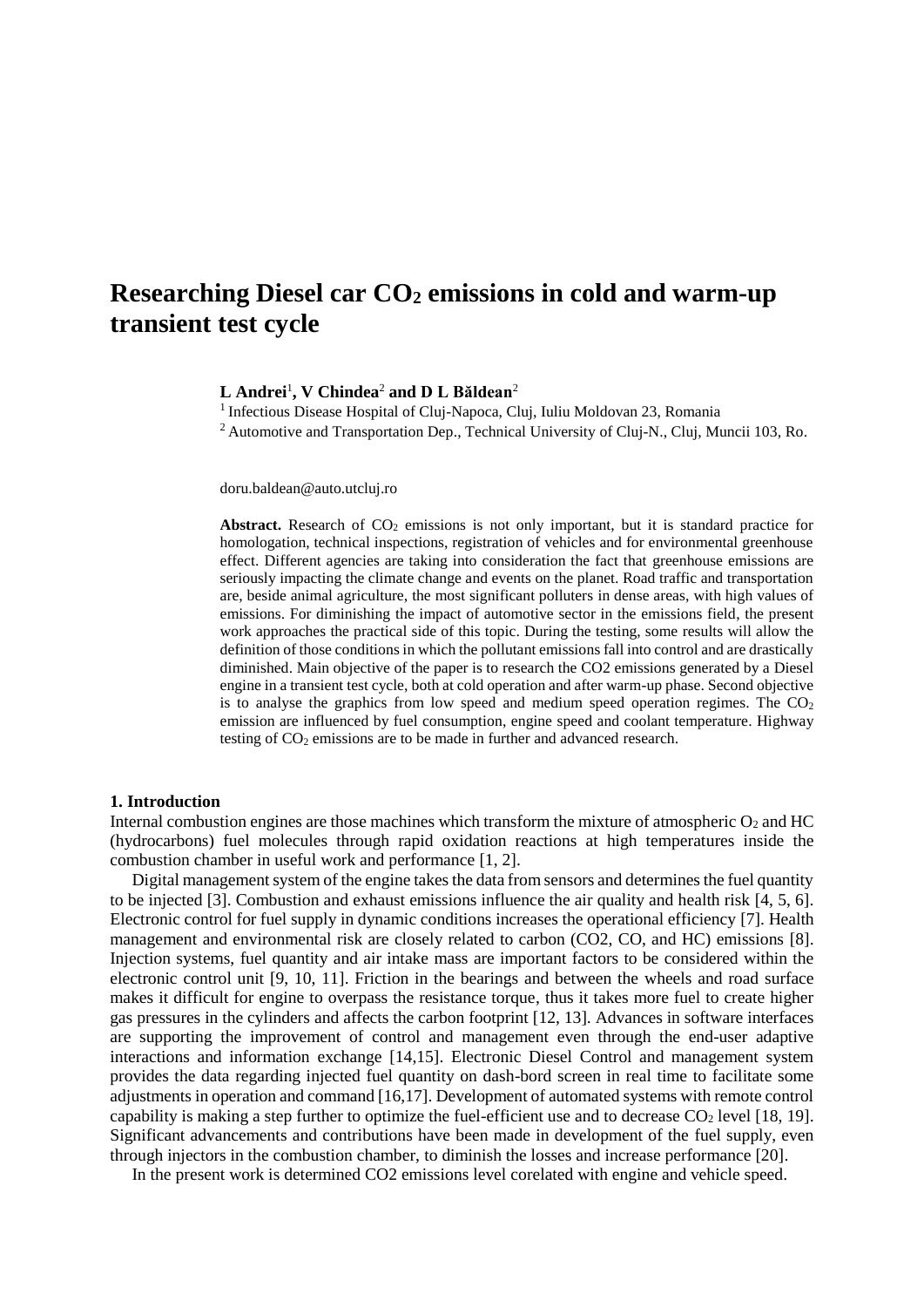# **2. Applied research**

Applied method in the present work is supported by the experimental tests which were structured within 3 cycles: Cycle 1 – transient testing in urban traffic using first three gear ratios at 10-12°C; Cycle 2 – transient testing in mixt urban and metropolitan traffic using first four gear ratios at  $90^{\circ}$ C; Cycle 3 – transient testing using all five gear ratios at 90°C (engine temperature) and 15-17°C.

Figure 1 shows the main steps of the applied research methodology in determining  $CO<sub>2</sub>$  emissions.



Applied methodology in research is using a Diesel car with technical data given in table 1.

| <b>Platform</b> | Actual value                                   |
|-----------------|------------------------------------------------|
| Engine type     | Diesel $1600 \text{ cm}^3/4$ cylinders in line |
| Fuel supply     | High pressure injection                        |
| Transmission    | 5-gear ratio                                   |
| Powertrain      | Front drive, 4x2/VW Golf 6                     |

**Table 1.** Technical data of the test vehicle



Figure 2 presents the transient cycles for 3 tests versus the gear ratio, showing the CO2 and speeds.

In figures 3 to 8 are shown the graph variations for average values of vehicle speed, fuel consumption, engine speed, oil temperature, coolant temperature and CO2 emissions versus gear ratio determine and compared for the 3 cycles. The figures 9 to 14 present the CO2 and engine speed vs. the vehicle speed.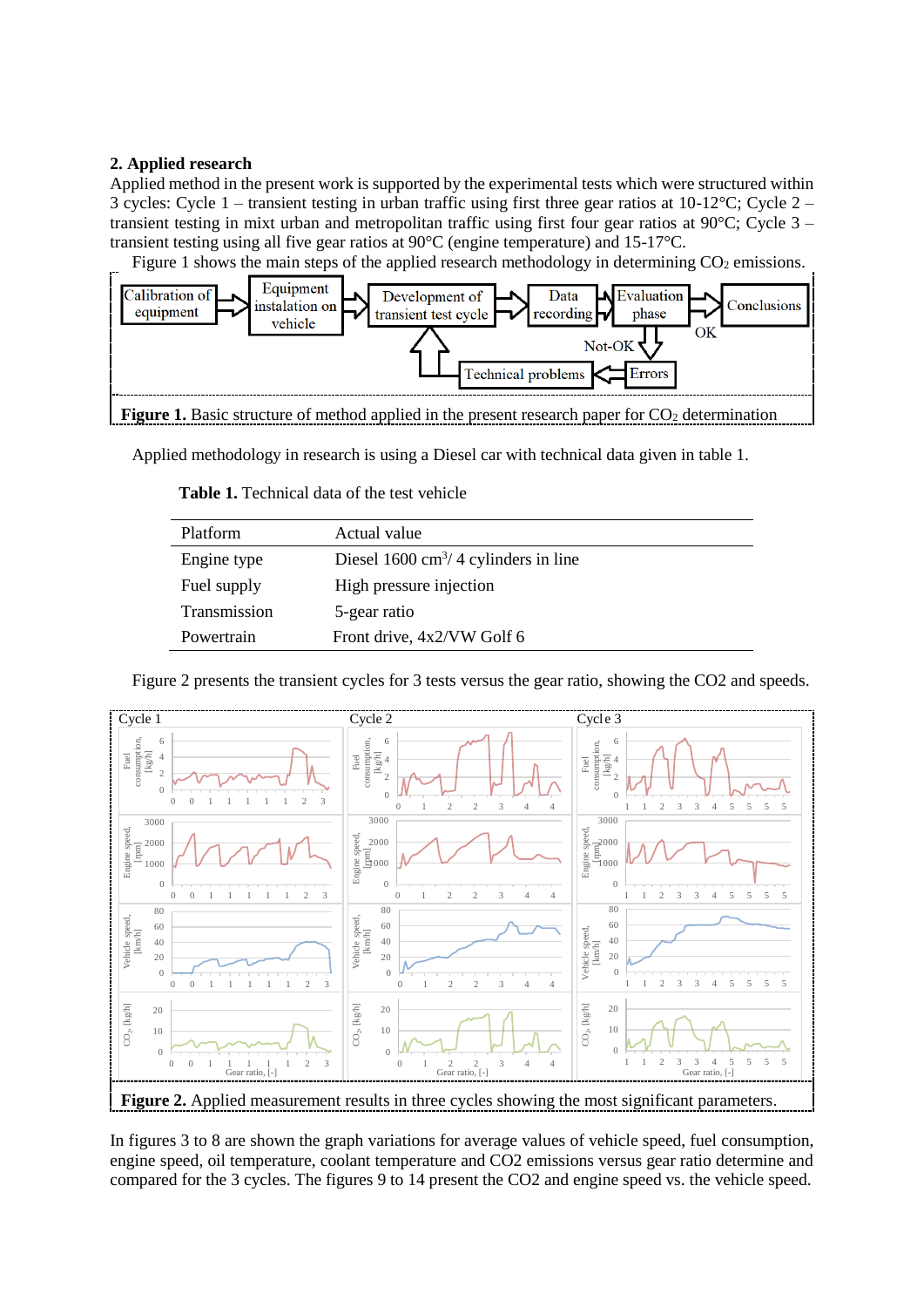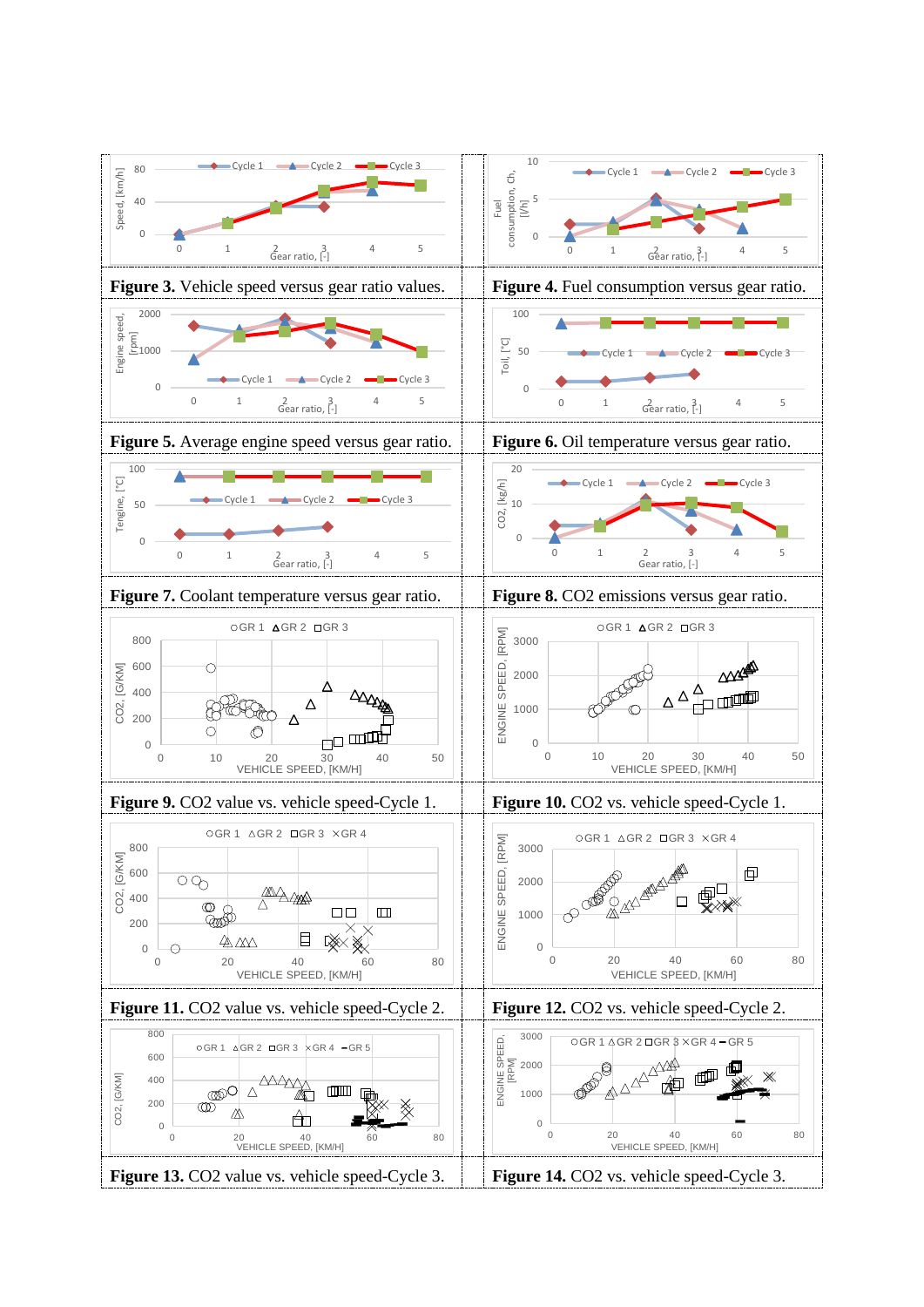The CO2 emissions were calculated based on fuel consumption and partial combustion model. All the rest of parameters were measured using the electronic Diesel control system sensors and capabilities.

The average hourly CO2 emissions versus the vehicle speed is given in figure 15. In the rest of graphics from 16 to 20 are presented the engine speed, gear ratio, fuel consumption, oil and coolant temperatures average values versus vehicle speed.



 $CO<sub>2</sub>$  calculation is supported by air and fuel consumption measured values with the following equation:

$$
CO_2 = 0.2306 * 10^{2} * v^{2} - 37.013 * v + 1074.1; CO_2 = C_h * E_c, [g/km]
$$
 (1)

*where* v is the vehicle speed, in  $[km/h]$ ;  $CO_2$  – carbon dioxide, in  $[kg/h]$  or  $[g/km]$ ;  $C_h$  – fuel consumption, in  $[1/100]$ ; E<sub>c</sub> – emission concentration, in  $[g/l/100km]$ .

#### **3. Observations and conclusions**

Density of supplied diesel fuel is 838 g/litre. This type of fuel has 86% Carbon. There are almost 720 g of C chemical element in each litre of diesel fuel. To combine the available carbon molecules to  $CO<sub>2</sub>$ are required around 1920 grams of  $O_2$ . Addition of the two numbers results in 2640 of  $CO_2$  g/l. Taking into consideration the average consumption of tested car being 6 l/100 km, it leads to 6x2640 g/l/100 (per km) = 158.4 CO2 g/km. Temperature in the cycle 1 was  $10 \pm 1$ °C. Temperatures in the cycle 2 and 3 were 90 $\degree$ C for engine coolant, and 16 $\pm$ 1 $\degree$ C for the intake air. CO<sub>2</sub> research indicated that level of emissions is affected by the engine temperature, engine, and vehicle speed.

In cycle 1, at cold start and operation, the average  $CO<sub>2</sub>$  value was 5 kg/h, average speed was 21 km/h, average engine speed was 1578 rpm, fuel consumption (Ch) was 2 l/h, average temperature of coolant and oil was 14°C. In cycle 2, the average  $CO<sub>2</sub>$  was 5.216 kg/h, average speed 30.8 km/h, average engine speed was 1402 rpm, Ch was 2.35 l/h, 90°C coolant temperature and 88.8°C temperature oil. In cycle 3, the average  $CO_2$  was 6.88 kg/h, v=44.97 km/h, n=1430 rpm, Ch=3 l/h, T<sub>engine</sub>=90°C, and T<sub>oil</sub>=88.8°C. Measurements allow the researcher to determine trendlines of  $CO<sub>2</sub>$  emissions in different operational regimes. Those trendlines to be defined need more tests and research.